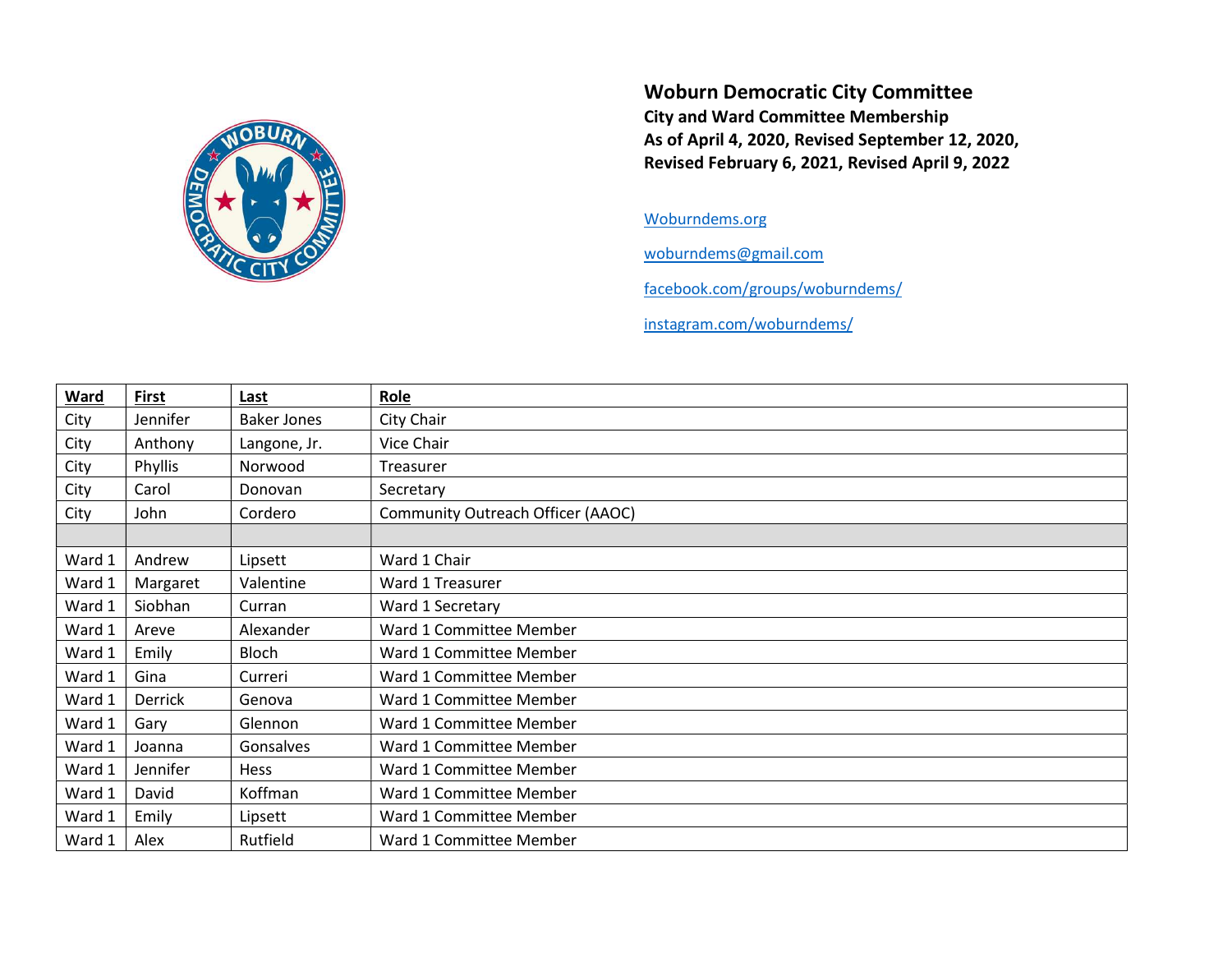| Ward 1 | Maria        | Tancredi     | Ward 1 Committee Member                  |
|--------|--------------|--------------|------------------------------------------|
| Ward 1 | Angela       | Thomas       | Ward 1 Committee Member                  |
|        |              |              |                                          |
| Ward   | <b>First</b> | Last         | Role                                     |
| Ward 2 | June         | Mackenzie    | Ward 2 Chair                             |
| Ward 2 | Rai-An       | Perrish      | Ward 2 Treasurer                         |
| Ward 2 | Edward       | Quinn        | Ward 2 Secretary                         |
| Ward 2 | Carla        | Beaudoin     | Ward 2 Committee Member                  |
| Ward 2 | Doug         | Cannon       | Ward 2 Committee Member                  |
| Ward 2 | Mary         | Freeley      | Ward 2 Committee Member                  |
| Ward 2 | Kim          | Leonard      | Ward 2 Committee Member                  |
| Ward 2 | Marie        | Lingblom     | Ward 2 Committee Member                  |
| Ward 2 | Elise        | Mayers       | Ward 2 Committee Member                  |
| Ward 2 | Benjamin     | Quinn        | Ward 2 Committee Member                  |
| Ward 2 | Liam         | Quinn        | Ward 2 Committee Member                  |
| Ward 2 | Mary Rose    | Quinn        | Ward 2 Committee Member                  |
|        |              |              |                                          |
| Ward 3 | Carolyn      | Youngclaus   | Ward 3 Chair                             |
| Ward 3 | Jeffrey      | Dillon       | Ward 3 Treasurer                         |
| Ward 3 | John         | Curran       | Ward 3 Secretary                         |
| Ward 3 | Janet        | Andrews      | Ward 3 Committee Member                  |
| Ward 3 | Marcia       | Andrews      | Ward 3 Committee Member                  |
| Ward 3 | Thomas P.    | Arsenault    | Ward 3 Committee Member                  |
| Ward 3 | Heather      | <b>Byrns</b> | Ward 3 Committee Member                  |
| Ward 3 | John         | Cordero      | Ward 3 Committee Member (City AAOC)      |
| Ward 3 | Julie        | Cotton       | Ward 3 Committee Member                  |
| Ward 3 |              |              |                                          |
|        | Ellen        | Crowley      | Ward 3 Committee Member                  |
| Ward 3 | Kelly        | Curran       | Ward 3 Committee Member                  |
| Ward 3 | Patricia     | Deal         | Ward 3 Committee Member                  |
| Ward 3 | Carol        | Donovan      | Ward 3 Committee Member (City Secretary) |
| Ward 3 | Scott        | Galvin       | Ward 3 Committee Member                  |
| Ward 3 | Kristen      | Hackney      | Ward 3 Committee Member                  |
| Ward 3 | Haley        | Haggerty     | Ward 3 Committee Member                  |

WDCC Ward Committee Directory, As of April 4, 2020, Updated September 12, 2020, Updated February 6, 2021, Updated April 9, 2022 Page 2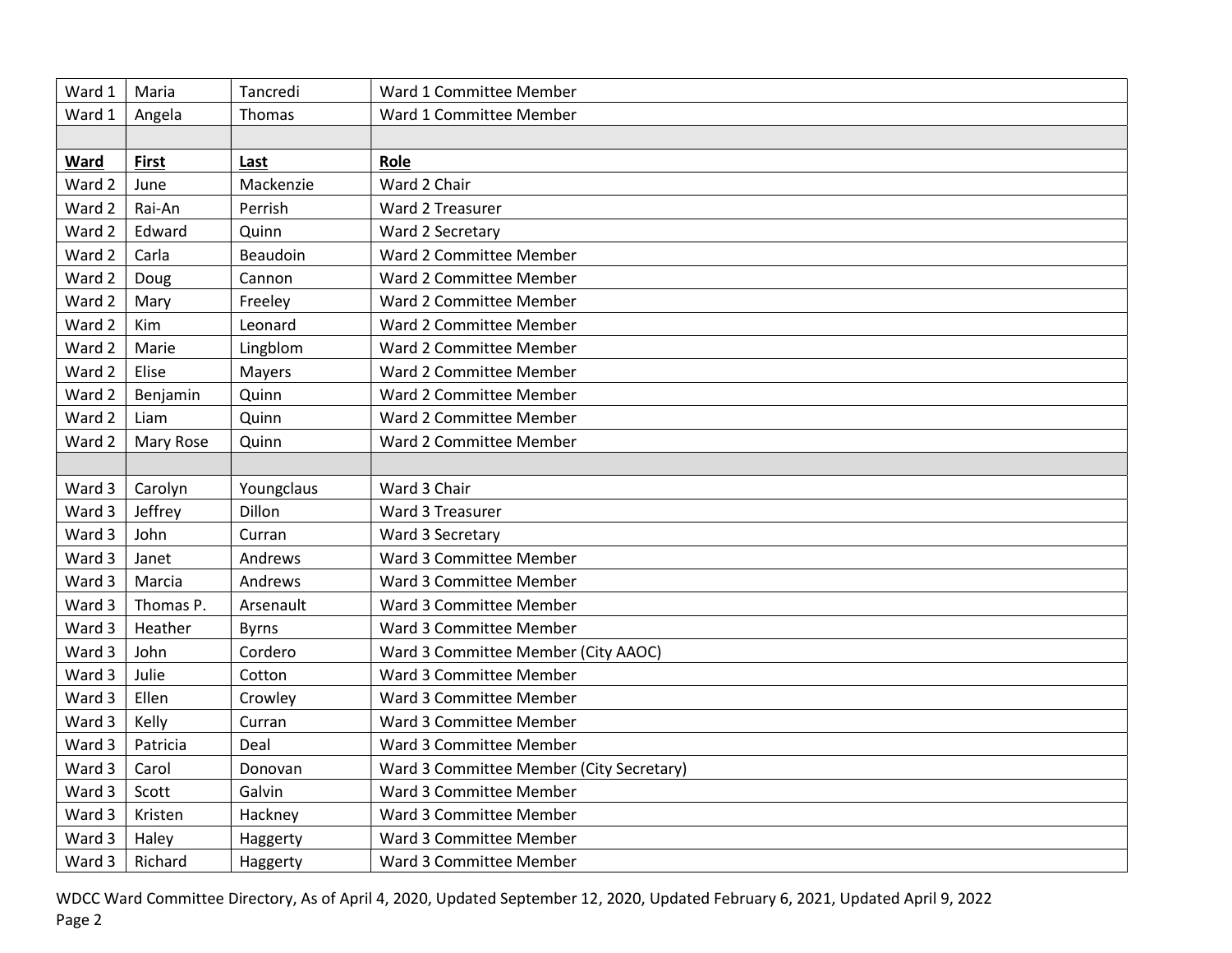| Ward 3 | Carolyn            | Pershouse             | Ward 3 Committee Member              |
|--------|--------------------|-----------------------|--------------------------------------|
| Ward 3 | Lindsay            | Pradieu               | Ward 3 Committee Member              |
| Ward 3 | John               | Scanlon               | Ward 3 Committee Member              |
| Ward 3 | Catherine          | Shaughnessy           | Ward 3 Committee Member              |
|        |                    |                       |                                      |
| Ward   | <b>First</b>       | Last                  | Role                                 |
| Ward 4 | Anthony            | Langone               | Ward 4 Chair (City Vice-Chair)       |
| Ward 4 | Phyllis            | Norwood               | Ward 4 Treasurer (City Treasurer)    |
| Ward 4 | John               | <b>Nee</b>            | Ward 4 Secretary                     |
| Ward 4 | Elizabeth          | Cavicchi              | Ward 4 Committee Member              |
| Ward 4 | Joseph             | Demers                | Ward 4 Committee Member              |
| Ward 4 | Mary               | Grenham               | Ward 4 Committee Member              |
| Ward 4 | Ramla              | Hagi                  | Ward 4 Committee Member              |
| Ward 4 | Emma               | Jones                 | Ward 4 Committee Member              |
| Ward 4 | Jennifer           | <b>Baker Jones</b>    | Ward 4 Committee Member (City Chair) |
| Ward 4 | Jesse "Chip"       | Jones                 | Ward 4 Committee Member              |
| Ward 4 | Phil               | McGovern              | Ward 4 Committee Member              |
| Ward 4 | Elissa             | Milto                 | Ward 4 Committee Member              |
| Ward 4 | Diane              | Scinto                | Ward 4 Committee Member              |
| Ward 4 | Stanley            | Slepoy                | Ward 4 Committee Member              |
| Ward 4 | Kathryn            | Thifault              | Ward 4 Committee Member              |
| Ward 4 | <b>Ellen Marie</b> | Winson                | Ward 4 Committee Member              |
|        |                    |                       |                                      |
| Ward 5 | <b>Bradford</b>    | Amidon                | Ward 5 Chair                         |
| Ward 5 | Deshea             | Harris                | Ward 5 Treasurer                     |
| Ward 5 | John               | Heslin                | Ward 5 Secretary                     |
| Ward 5 | Mary               | Adgate                | Ward 5 Committee Member              |
| Ward 5 | Sarah              | <b>Bergman McCool</b> | Ward 5 Committee Member              |
| Ward 5 | Tim                | Garvey                | Ward 5 Committee Member              |
| Ward 5 | George             | Harris                | Ward 5 Committee Member              |
| Ward 5 | Vanessa            | Keating               | Ward 5 Committee Member              |
|        |                    |                       |                                      |
| Ward 6 | Kerstin            | Lochrie               | Ward 6 Chair                         |
| Ward 6 | Jeremy             | Johnson               | Ward 6 Treasurer                     |

WDCC Ward Committee Directory, As of April 4, 2020, Updated September 12, 2020, Updated February 6, 2021, Updated April 9, 2022 Page 3